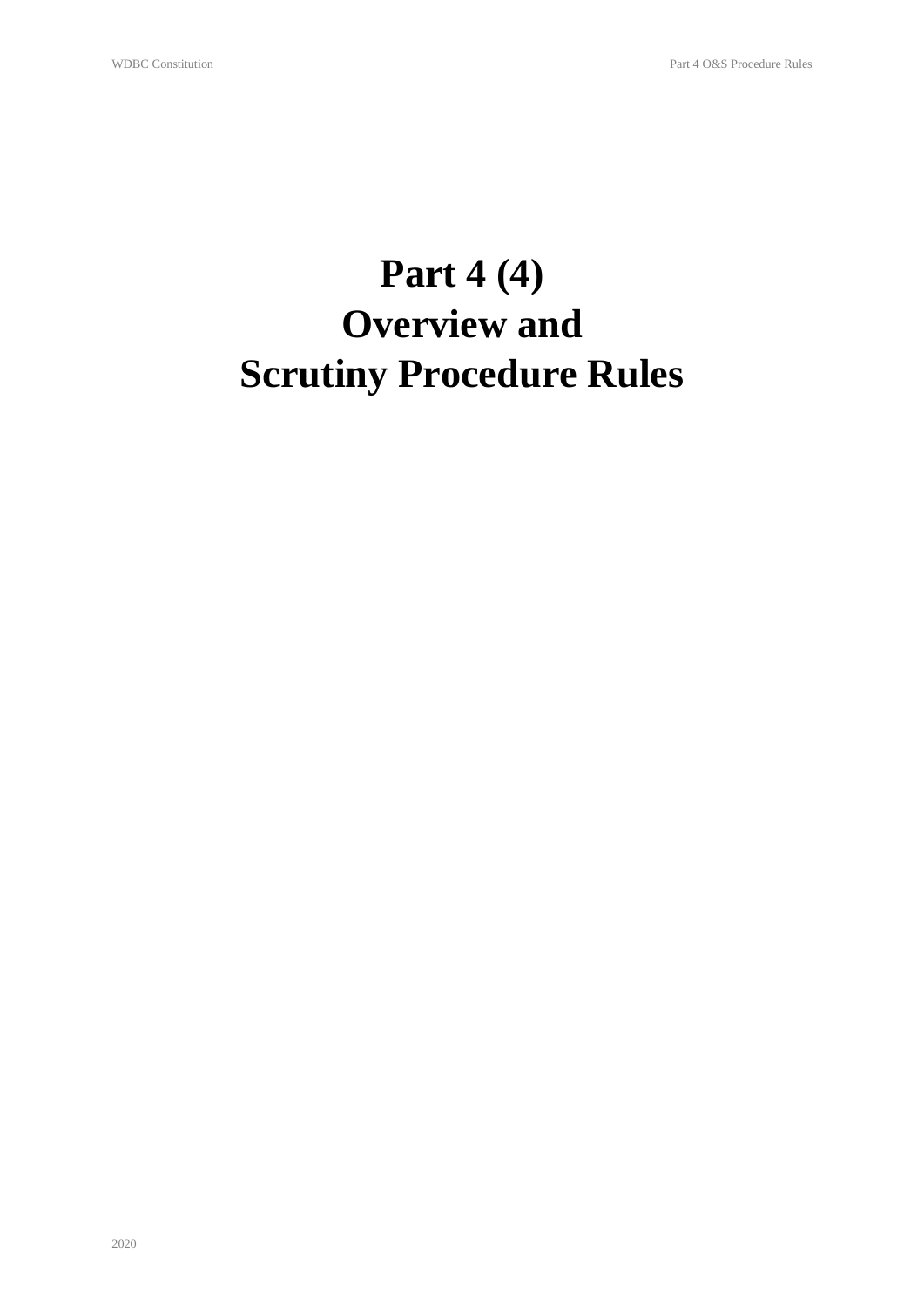# **Overview and Scrutiny Procedure Rules**

# **1. Overview and Scrutiny Committee**

1.1 The Council will appoint one Overview & Scrutiny Committee.

### **2. Terms of Reference**

2.1 The performance of all overview and scrutiny functions on behalf of the Council are specified in in Part 3 of this Constitution.

# **3. Membership and Composition**

3.1 Number: The Committee shall consist of fifteen Members of the Council appointed in accordance with Council Procedure Rule 7.

3.2 Eligibility: All Members of the Council, with the exception of Members of the Hub Committee and Audit Committee will be members of the Overview & Scrutiny Committee. However, no Member shall be involved in scrutinising a decision taken by a committee of which, at the time of the decision, s/he was a voting member.

3.3 Chairman: The Chairman and Vice Chairman shall be appointed by Council in accordance with the Council Procedure Rules in Part 4 of the Constitution. The Chairman of the Overview & Scrutiny Committee cannot also be the Chairman of the Audit Committee.

3.4 Co-optees: The Committee shall be entitled to recommend to the Council the appointment of co-opted members (including members of the public).

# **4. Meetings**

4.1 Frequency: There shall be at least five meetings of the Committee in each year. In addition, other meetings may be called in accordance with the Council's Procedure Rules as set out in Part 4 of this Constitution.

4.2 Quorum: The quorum for the Committee shall be seven members.

4.3 Substitution is not permitted on the Overview & Scrutiny Committee (see Procedure Rule 10).

4.4. Annual report: The Overview & Scrutiny Committee shall report annually to Council on its workings and make evidence based recommendations for future work programmes and amended working methods if appropriate.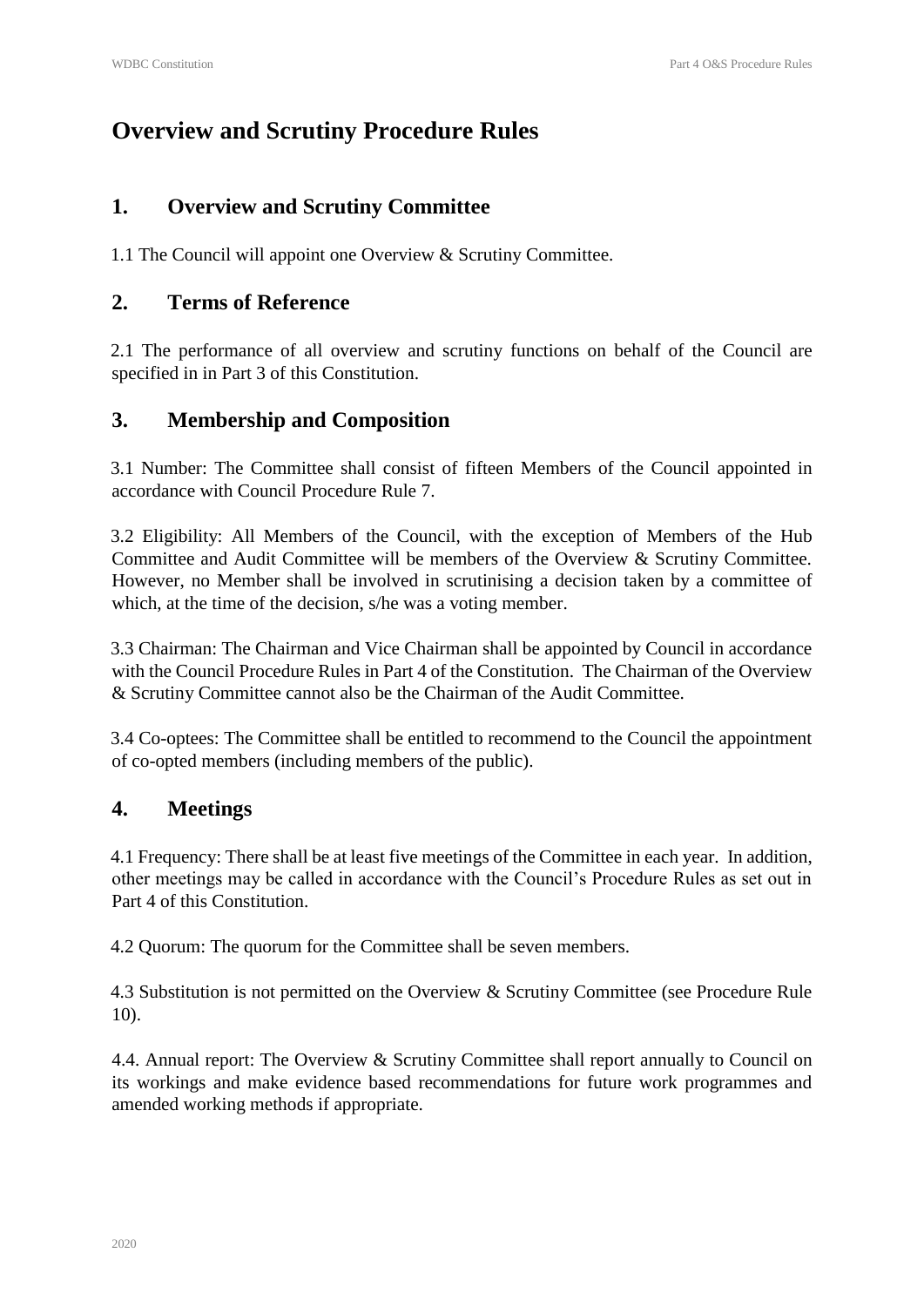#### **5. Powers and Duties**

- 5.1 Sub-Committees: The Overview and Scrutiny Committee shall have the power to appoint such sub-committees as it considers appropriate to discharge its functions. These Procedure Rules, including those on eligibility for membership, shall apply to any such sub-committee.
- 5.2 Task and Finish Groups: The Committee shall have the power to appoint and discontinue Task and Finish Groups.
	- 5.2.1 The Task and Finish Groups shall be appointed to undertake such work and within such time-scales as may be specified by the Committee.
	- 5.2.2 All Members of the Council are eligible for membership of the Task and Finish Groups.
	- 5.2.3 The Committee shall establish the membership of the Task and Finish Groups.
	- 5.2.4 A Task and Finish Group shall report to the Overview & Scrutiny Committee.
- 5.3 Work programme: The Overview & Scrutiny Committee shall be responsible for setting its own work programme.
- 5,4 Agenda Items: Any member of the Committee shall be entitled to give notice to the Chairman that s/he wishes an item to be included on the next appropriate agenda and the Chairman shall arrange for this to be done.
- 5.5 Consideration of Overview and Scrutiny Reports: The Head of Paid Service will ensure that reports of the Overview & Scrutiny Committee are placed on the agenda for the appropriate committee or Council Summons if appropriate for consideration,
- 5.6 Members or Officers may propose that Overview & Scrutiny consider a particular matter by completing a Scrutiny Proposal Form (which can be obtained from democratic.services@swdevon.gov.uk). See below for rules on Public Forum https://www.westdevon.gov.uk/article/3669/Overview-Scrutiny-Committee

#### **6. Overview**

- 6.1 Policy Review/Development: In relation to the review or development of Council policies, the Overview & Scrutiny Committee may make proposals for consideration by the relevant committees, joint committees or Council if appropriate.
- 6.2 The Overview & Scrutiny Committee may receive requests from the Council and committees to review particular areas of Council activity. The Committee, having regard to its work programme, shall consider and respond to such requests.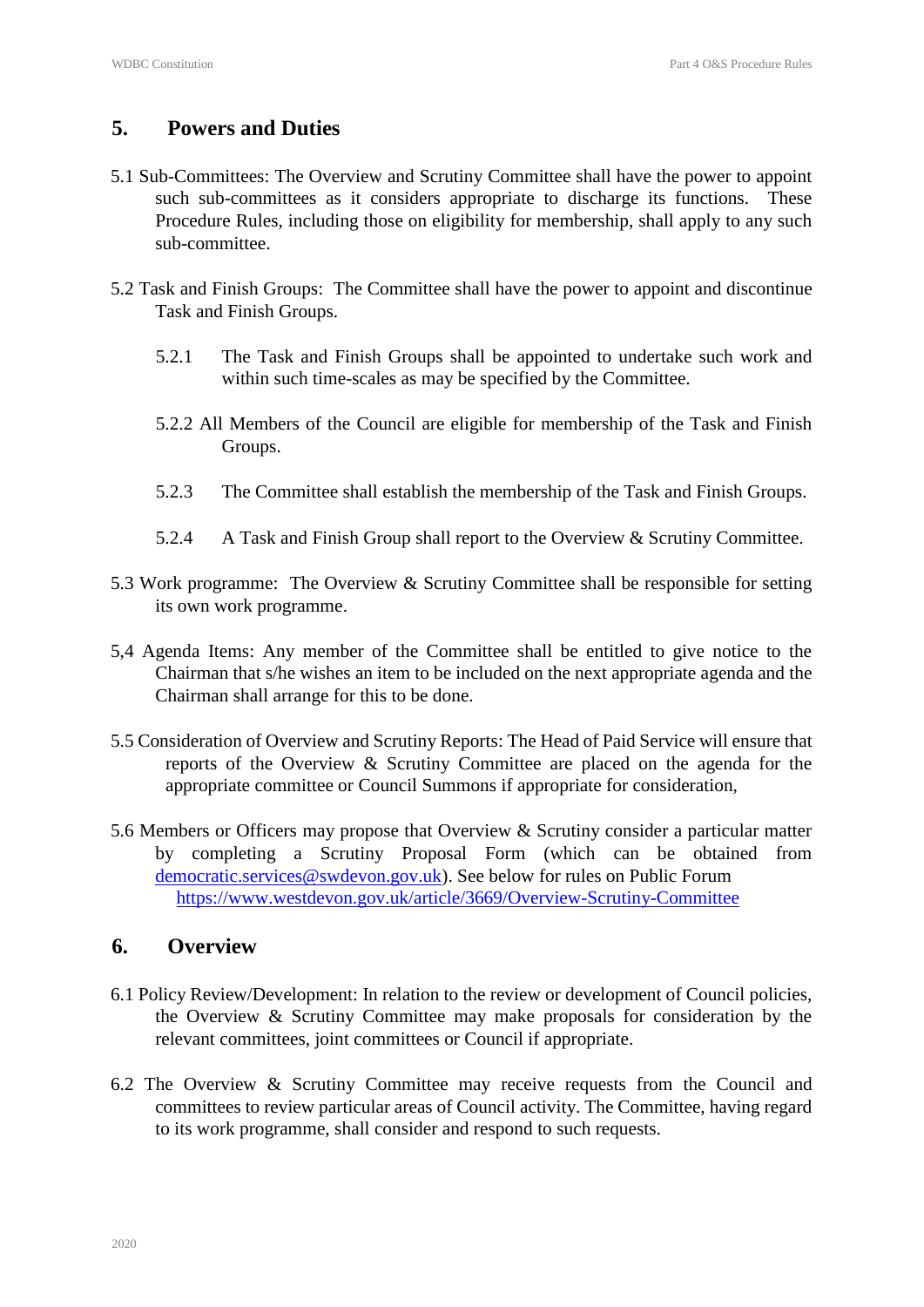6.3 The Overview & Scrutiny Committee may hold inquiries and investigate the available options for future direction in policy development and may appoint advisers and assessors to assist it in this process. It may go on site visits, conduct public surveys, hold public meetings, commission research and do all other things that they reasonably consider necessary to inform its deliberations.

#### **7. Scrutiny**

- 7.1 Proposed decisions: To assist with the function of scrutiny, members of the Overview & Scrutiny Committee shall be sent links to Council Summons and agendas of all committees.
- 7.2 Call-in of decisions: Call-in should only be used in exceptional circumstances, e.g. where members of the Overview & Scrutiny Committee has evidence which suggests that the Hub Committee did not take the decision in accordance with the principles set out in Article 11 (Decision Making).
	- 7.2.1 Call-in will not apply to decisions of individual applications under development management, licensing, standards, registration, consents or other permissions where there is a statutory right of appeal.
	- 7.2.2 Within two days (where reasonably practicable) of a meeting of the Hub Committee:  $\Box$  the minutes of that meeting shall be published on the council website and Members advised
	- 7.2.3 The minutes (as referred to in 6.3.2) will specify that any decision will come into force (and may then be implemented) on the expiry of three working days after the publication of the minutes, unless the Overview & Scrutiny Committee calls it in.
	- 7.2.4 Before the expiry of the three working days, the Head of Paid Service shall call-in a decision for scrutiny by the Overview & Scrutiny Committee if so requested by the Chairman or any three Members of the Overview & Scrutiny Committee. The Head of Paid Service will notify all Members of the call-in of the decision.
	- 7.2.5 The Head of Paid Service shall call a meeting of the Overview & Scrutiny Committee on such date as she may determine (where possible after agreement with the Chairman of the Committee) and in any case within five working days of the decision to call-in.
	- 7.2.6 If, having considered the decision, the Overview & Scrutiny Committee remains concerned about it then the Committee may set out in writing the nature of its concerns and:
		- refer the decision back to the relevant committee for reconsideration, or
		- refer the matter to Council for determination.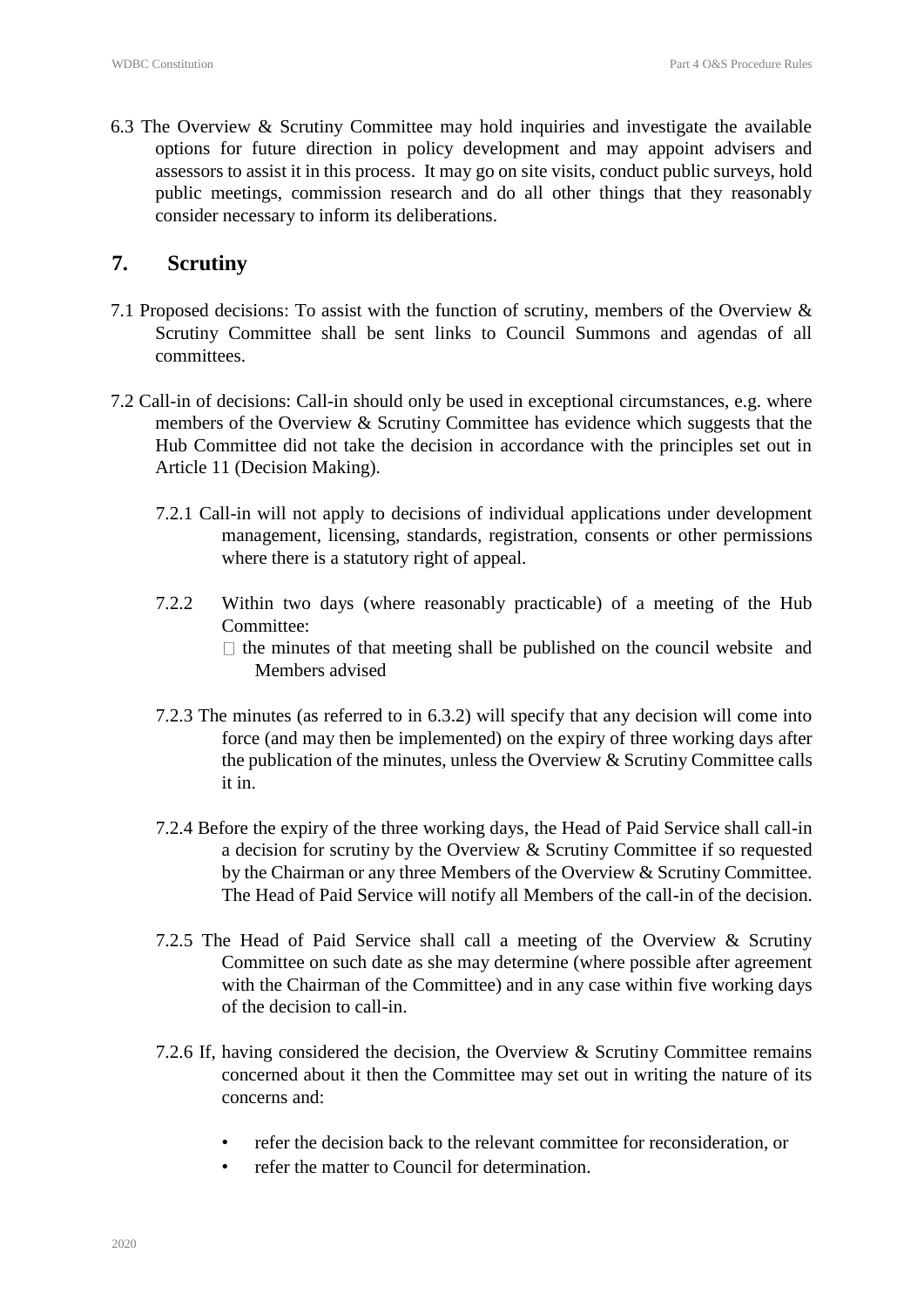If the matter is referred back to a Committee or Council, that body shall determine at the earliest practicable opportunity whether or not to amend the decision.

- 7.2.7 If, following a call-in of a decision, the Overview & Scrutiny Committee:
	- does not meet in the period set out above, or
	- does meet but does not refer the matter back to the relevant Committee or to Council)

the decision shall take effect on the date of the Overview  $\&$  Scrutiny meeting or the expiry of that further five working day period, whichever is the earlier.

- 7.3 Urgency: The call-in procedure set out above shall not apply where the decision being taken by a committee is urgent. A decision will be urgent if any delay likely to be caused by the call-in process would seriously prejudice the Council's or the public's interest. Where the record of the decision, and notice by which it is made public, states that in the opinion of the Head of Paid Service the decision is an urgent one, it will not be subject to the call-in process.
- 7.4 Attendance by Others: The Overview & Scrutiny Committee may:
- (i) require Hub Members, members and Senior Officers of the Council to attend a meeting to answer questions and it is the duty of those persons to attend if so requested;
- (ii) request, but not compel, officers from partnership organisations to attend if so required;
- (iii) invite any person to attend to address the Committee or to discuss issues of local concern and/or to answer questions;
	- 7.5 Party Whip: When considering any matter in respect of which a member of the Committee is subject to a party whip, the member must declare the existence of the whip and the nature of it before the commencement of the Committee's deliberations on the matter. The declaration, and the detail of the whipping arrangements, shall be recorded in the minutes of the meeting.
	- 7.6 Procedure: The Overview & Scrutiny Committee shall consider the following business:
- (i) minutes of the last meeting;
- (ii) declarations of interest (including whipping declaration);
- (iii) the Hub Forward Plan